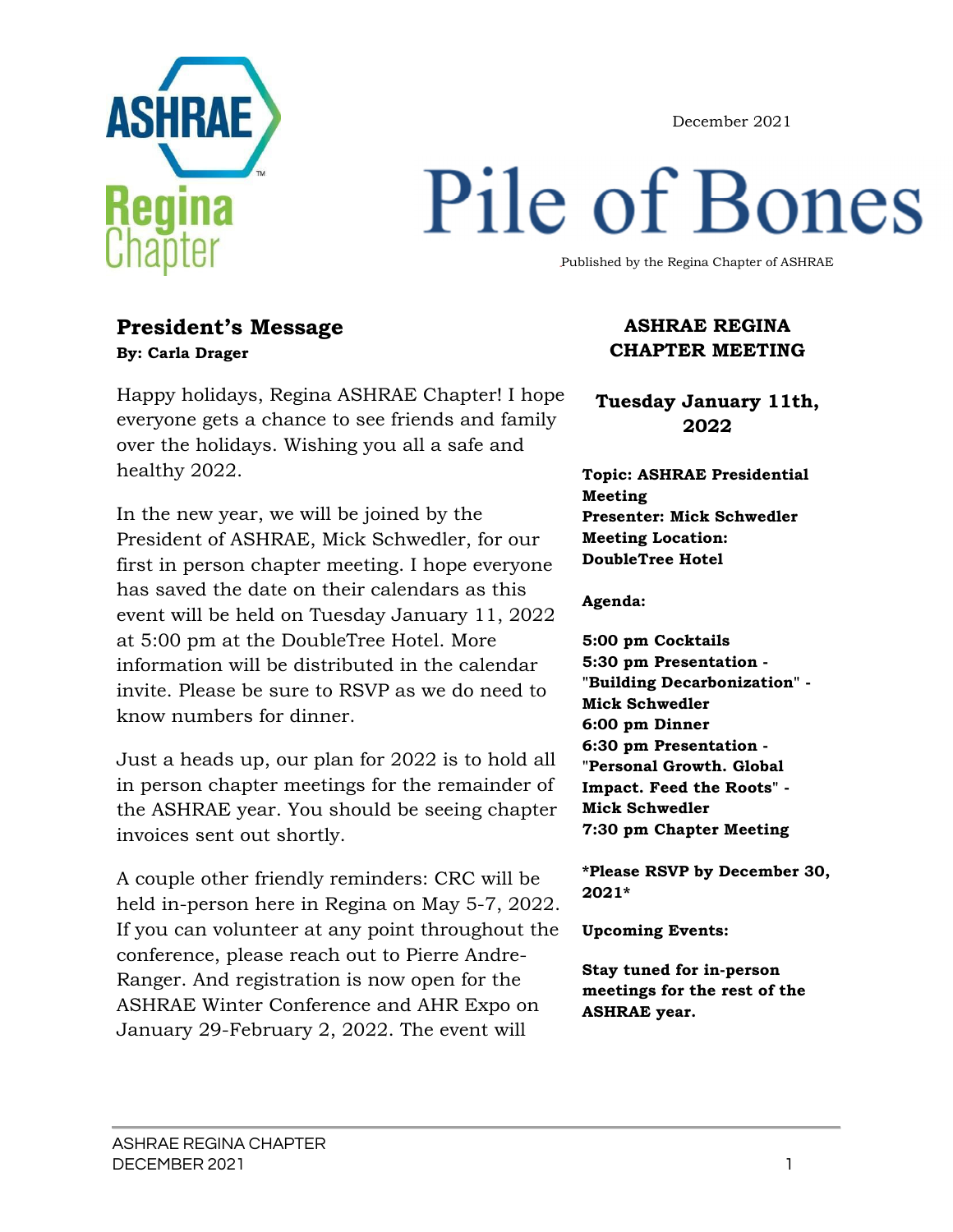be held both virtually and in person in Las Vegas. For more information about the conference, check out the ASHRAE Society website at https://www.ashrae.org/conferences/2022-winter-conference-las-vegas.

If you have any questions, comments, or concerns about this upcoming ASHRAE year, please don't hesitate to reach out and contact myself.

Thanks.

Carla Drager, Regina ASHRAE Chapter President

## **Committee Chair Reports**

# **Vice President/Chapter Alternate/President Elect/CTTC & Programs**

**By: Chris Klatt** 

I am very excited to start in-person meetings again, and can't wait to see everyone's smiling faces again!

 To kick off the new year, we are fortunate to have Mick Schwedler, P.E., Fellow ASHRAE, LEED AP and is ASHRAE's Society President for the 2021-22 term. Mick is planning on presenting his presidential speech before dinner, and then following dinner, he will present his Distinguished Lecture on Building Decarbonization.



**SPEAKER BIO**: Mick Schwedler, P.E., Fellow ASHRAE, LEED AP is ASHRAE's Society President for the 2021-22 term. Schwedler previously served on the ASHRAE Board of Directors as president-elect, treasurer, vice president and director-at-large.

 For his time and devotion to ASHRAE and the HVAC&R industry, Schwedler is a recipient of the Fellow Award, Exceptional Service Award, Standards Achievement Award, and the Distinguished Service Award. Schwedler's "Low-Load Chillers and System Efficiency" was published in the ASHRAE Journal in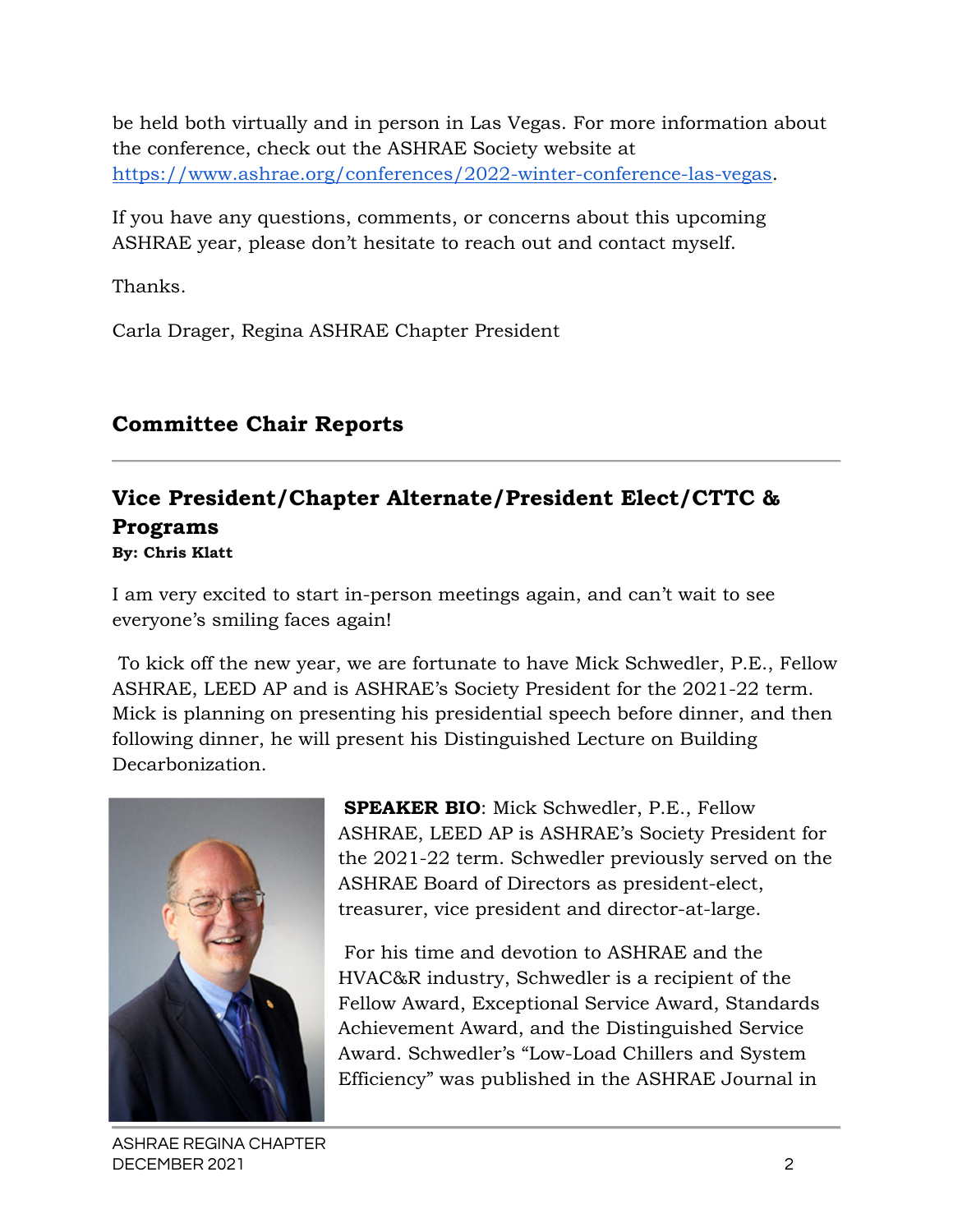February 2017 and was his seventh published in the ASHRAE Journal. His work has also been featured in publications, such as HPAC Engineering, Trane Engineers Newsletters and Trane Applications Engineering Manuals.

 Mick's theme for the 2021-22 ASHRAE Society Year is "Personal Growth. Global Impact. Feed the Roots."

 "We each are involved in ASHRAE for different reasons and volunteer in our chosen ways. We do it because we grow – professionally and personally – and help others do the same. We do it because that global impact serves the world's, as well as our personal, future generations. All this occurs because we are true to our deep, widespread and strong technical roots, grassroots and personal roots."

 In addition to his time served on the Board of Directors, Schwedler served as chair of the ASHRAE Technology Council, chair of ASHRAE Standing Standard Project Committee 90.1-2010, chair of the Advanced Energy Design Guide Steering Committee, and as an ASHRAE Distinguished Lecturer. He is Past President of the La Crosse Area ASHRAE Chapter and has held ASHRAE Society-level roles on many standing committees, technical committees, and presidential ad hoc committees.

 Schwedler's theme focuses on the impact of connections to foster personal and professional growth and how ASHRAE's historical and present-day structure continues to lead to the development of future industry professionals that impact the world.

 "How did you get here today and become part of this expansive root system? Who helped you grow, encouraged you - that is, who 'fed your roots?' Collectively, our personal growth and united efforts have produced global impacts … to serve humanity…the first three words of ASHRAE's mission."

 He also stresses the importance and responsibility each of us has as he asks, "Whose roots will you feed in the next three months?"

In addition to his contributions to ASHRAE, Schwedler is an Applications Engineer at Trane, located in La Crosse, Wis. and has been active in the development, training, and support of energy efficient systems since 1982.

 At Trane, Schwedler aids customers in system optimization (in which he holds patents) and chilled water system design. He has given technical seminars throughout North America, as well as in the Far East and South America. He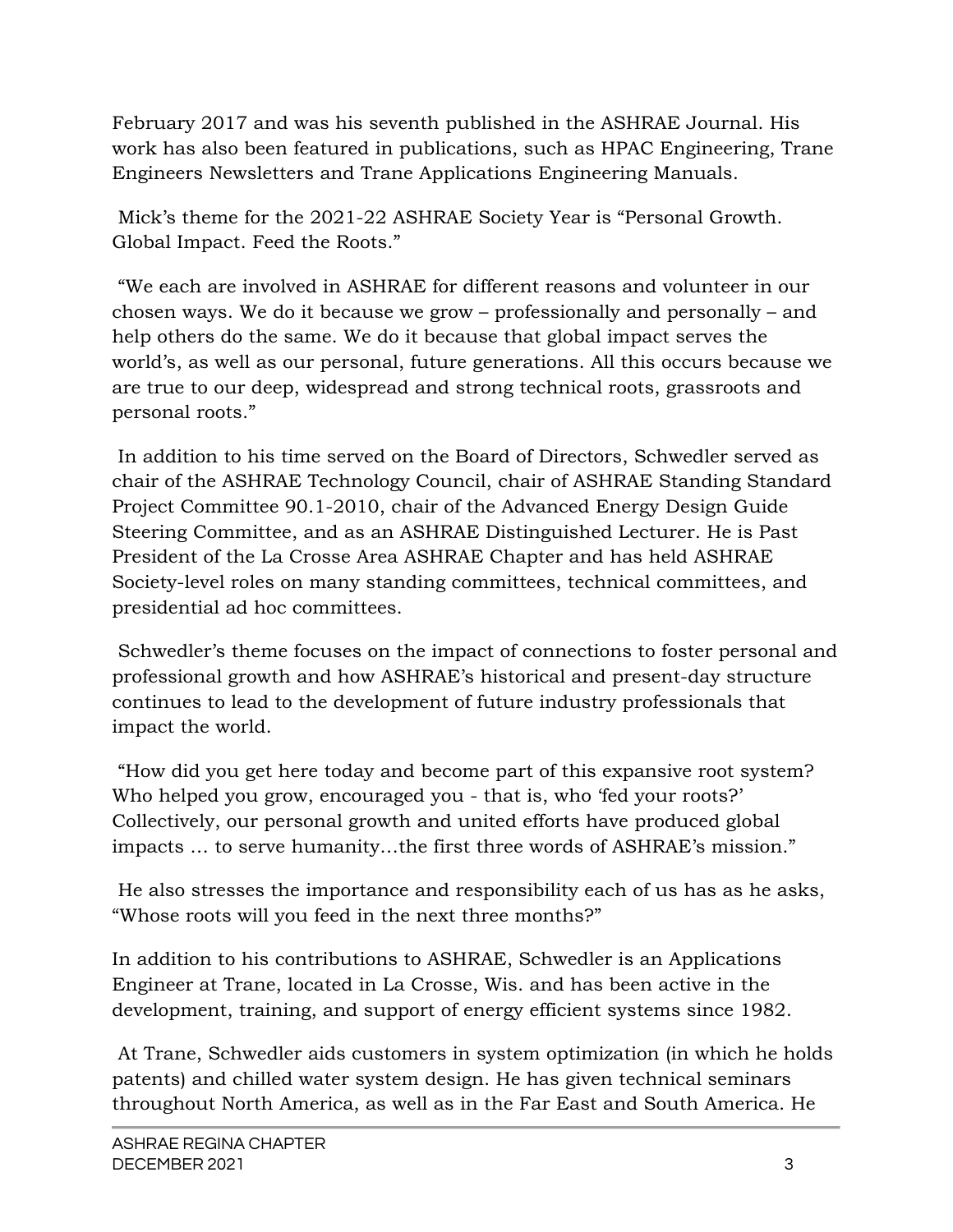has also presented such information as well as other sustainable education to over 30,000 people as presenter and host of Engineers Newsletter Live broadcasts and ASHRAE satellite events. Mick was intimately involved with energy modeling as author of significant portions of the TRACE™ (Trane Air Conditioning Economics) program's equipment section.

Schwedler is a 1981 graduate from the University of Wisconsin Solar Energy Lab with a Master of Mechanical Engineering, and he earned his Bachelor of Mechanical Engineering from Northwestern University in 1980.

# **Membership Promotion**

#### **By: Nathan Cross**

I hope everyone is enjoying the ASHRAE year thus far. I wanted to send a quick thanks to my fellow board members who have worked hard to plan the monthly presentations and navigate us through the 2021/2022 ASHRAE year.

We are always looking for new members and we rely on everyone to selfpromote ASHRAE so if you know of any potential members put your 'Membership Promotion' hat on let them know what we are all about.

It looks like we will transition into in person meetings in 2022 and I look forward to seeing new and familiar faces again.

I'd like to wish everyone a happy holiday and a wonderful new year.

# **Young Engineers in ASHRAE (YEA)**

#### **By: Kyle Dopko**

Hi all. This month I just wanted to fill you in on an event for which the Chapter was kind enough to sponsor my attendance.

I had the privilege of representing the Regina Chapter at the YEA Leadership Weekend in Denver from November 11th to 14th. This is a biannual event ASHRAE organizes for YEA members aimed at developing the leadership skills of those in attendance. I was one of 30 young ASHRAE members participating. I'll summarize the weekend's events briefly:

The weekend began with a tour of Empower Field at Mile High - home of the Denver Broncos - with a focus on the HVAC systems. It is an impressive facility from the perspectives of both a fan and an engineer. Interestingly, it has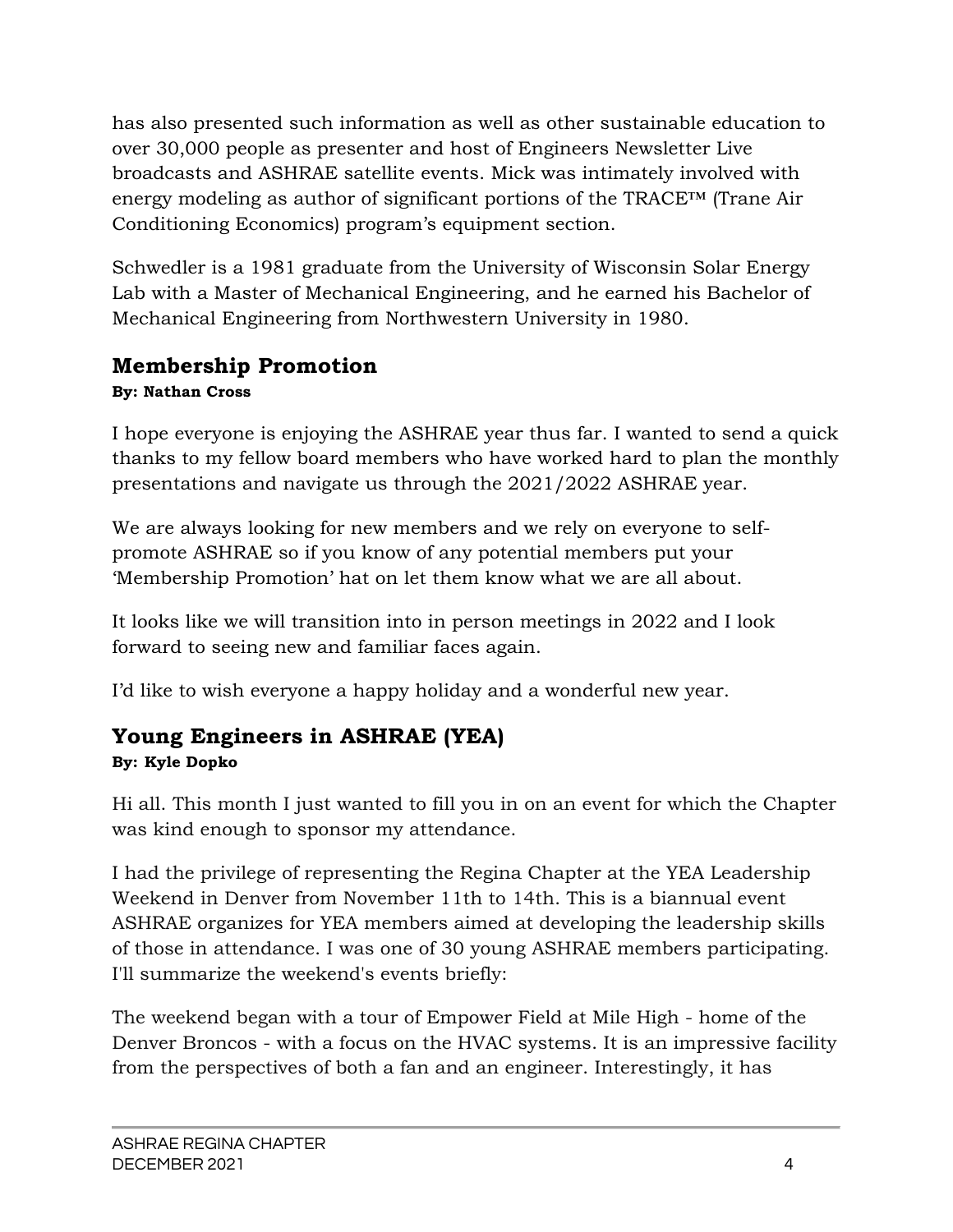natural turf that is maintained year round by heating the ground below it in the colder months.

The remainder of the weekend involved several sessions led by Ralph Kison (Kison Inc.). Ralph guided us through a number of exercises to help us develop leadership skills by doing things such as: identifying our unique personality traits and corresponding leadership strengths/weaknesses, understanding the importance of and developing emotional intelligence, developing one's own "brand", and understanding what proper networking actually looks like.

Overall the weekend was a great experience and I thank the Chapter for giving me the opportunity to attend. I highly encourage any other YEA members who have the opportunity to attend this, or similar events, in the future to do so.

I hope everyone has a fantastic holiday season!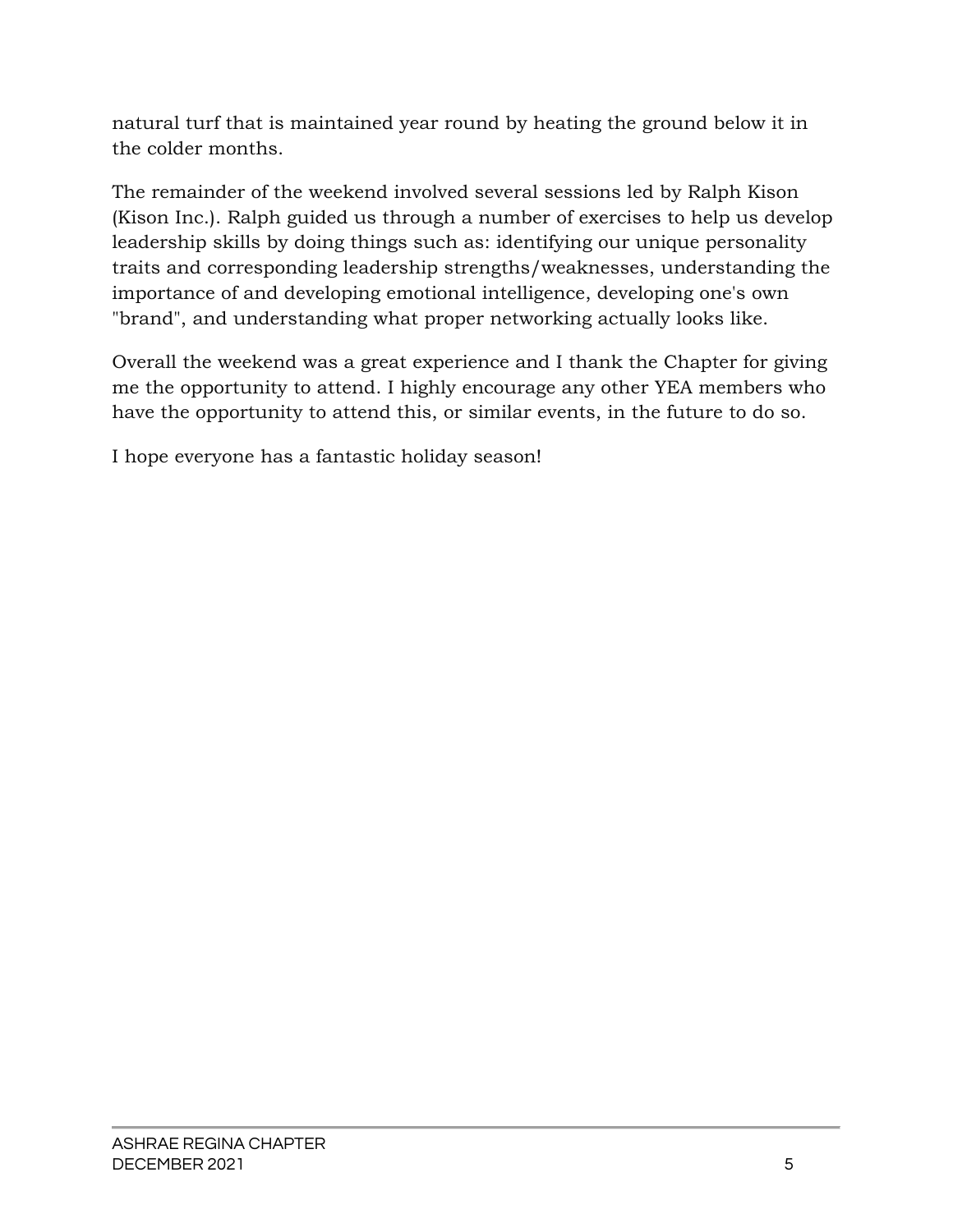# **2021 - 2022 ASHRAE Regina Chapter Board of Governors**

#### *President*

Carla Drager Johnson Controls Canada LP carla.drager@jci.com

#### *Past President & Research Promotion*

Cailin Noll MacPherson Engineering Inc. c.noll@mac-eng.ca

# *Vice President & Programs Chair*

Chris Klatt HDA Engineering Ltd. cklatt@hdaeng.com

## *Membership Promotion*

Nathan Cross Stantec Nathan.cross@stantec.com

#### *Secretary*

Taylor Armstrong Canature Water Group taylor.armstrong@canaturewg.com

## *Student Branch Advisor*

Brad Lulik MacPherson Engineering Inc. b.lulik@maceng.ca

#### *Treasurer*

Tyler Gamble Canature Water Group tyler.gamble@canaturewg.com

#### *Special Events*

Josh Thomas Cypress Sales Partnership j.thomas@cypresssales.com

# *Webpage*

Bob England R.J. England Consulting bob@rjengland.com

# *Government Affairs Committee* **Chair**

Patrich Costa-Muresan patrich.costamuresan@gov.sk.ca

## *YEA (Young Engineers in ASHRAE) Chair*

Kyle Dopko Trane kyle.dopko@trane.com

#### *Diversity in ASHRAE Chair*

Henry Reynoso Refrigerative Supply henryr@rsl.ca